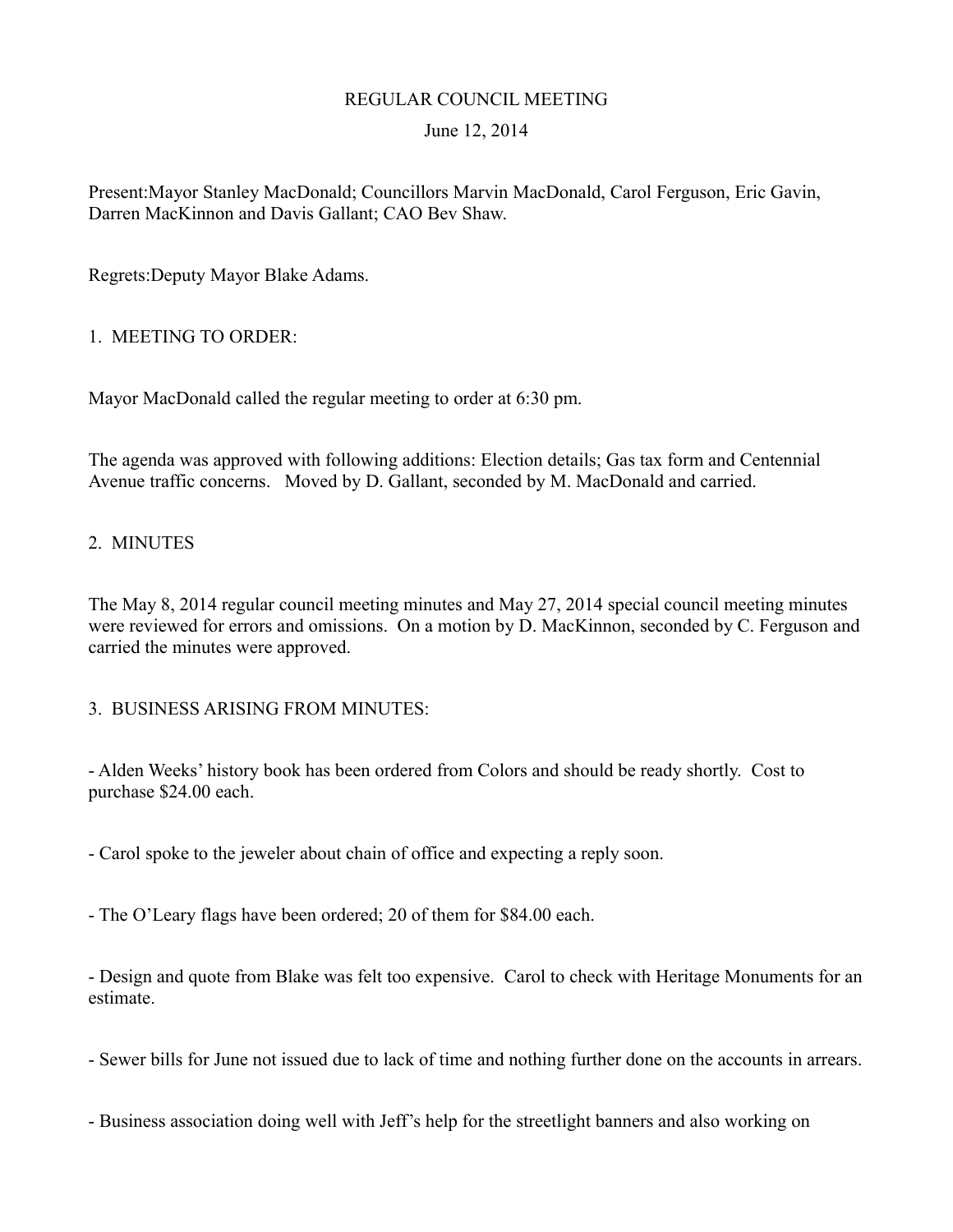Confederation Trail signs.

- Fire department phone lines have been switched to Aliant and the remainder still with Eastlink. Aliant could not beat Eastlink prices.

- The parts for the streetlights have been ordered - on one we were able to order just the lens which was about \$1200 cheaper. It will be at least 6 weeks to delivery.

- Combat Computer technician was here to look at surveillance camera on Co-op building. Camera is able to be repaired and new location at gas bar is good.

- The new lawn tractor has been purchased (details in Admin report) and old one sold for \$1000.

- Culvert replacement at CN lot by Preston Murphy has been completed costing an extra \$1000 due to storm drain problems. Water still lying in parking lot.

- Pressure washer for maintenance department not purchased yet but while Bev is in Charlottetown will purchase one from Canadian Tire (on special for \$500).

#### 4. FINANCIAL BUSINESS:

May 2014 revenue: general \$84,803.28; sewer \$1,090.46. May 2014 expenses: general \$44,880.66; sewer \$5,140.24; Bank balances at the end of May - general \$13,922.01; sewer \$297.77. Copies of budget update to May 31/14 circulated to Council. It was moved by C. Ferguson, seconded by D. MacKinnon and carried that financial reports for April and May, 2014 be approved.

5. NEW BUSINESS

1. Chairperson's report

Stanley's report circulated to Council.

#### 2. Administrator's report

Written report circulated to Council. Building permit issued to Aubrey Ellis for private garage valued at \$9300.00 and business permit issued to Priscilla Ellis - West Prince Veterinary Services who are moving to 22 Beechwood Avenue.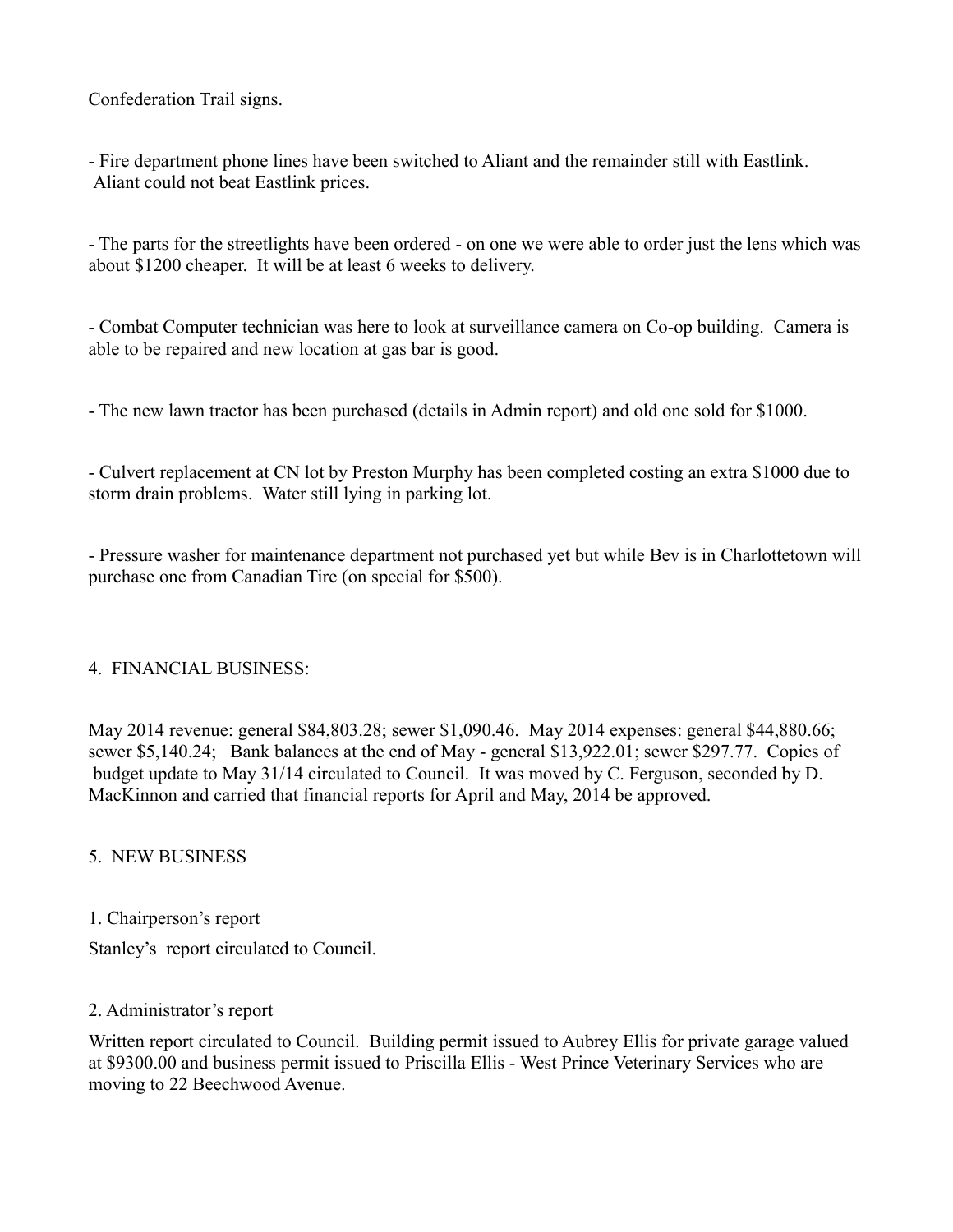3. Reports from Departments

Development & Tourism -

Streets, sidewalks, sanitation & properties - Davis reported the tender has been advertised for the sidewalk project; also TIR has been doing patching as requested. The CN deck has collapsed due to rusted brackets but Dale has secured it for the time being. To obtain quotes on a more permanent repair. Davis is still checking on speed radar signs and also checking on pole mounted garbage cans. Council agreed a letter be sent to TIR, cc to Hon. Henderson, re improved repairs to Royal Avenue. Also letter to be sent to TIR regarding Centennial Avenue and concerns on safety due to narrow paved section (several children using street as area to drive bikes and a paved shoulder would reduce risk).

Fire Department - Chief Perry's report circulated to Council. Marvin noted that the Department's annual Father's Day dance and elimination draw is this weekend. Also an incident occurred with the rescue truck and quotes/repairs are underway. Damage is less than insurance deductible.

Sanitation report - Eric reported everything is fine.

Police Report - Written RCMP report for May circulated. Darren stated he plans to follow up with the RCMP on speeding issues on Centennial and loitering at the CN.

Recreation - Jeff's reports have been circulated to Council. Eric reported that 2 students have been hired for the Recreation Department. Interviews were held yesterday. Darren mentioned that chains were broken on the exercise equipment at the walking track. To check on alarm system for recreation office and ballfield user policy.

4.. HR policy - Moved by D. MacKinnon, seconded by C. Ferguson and carried that new Human Resources policy be adopted.

5. Business plan for strip mall/farmers market - This was placed on agenda at Blake's request and in his absence Darren advised that he's been attending the planning meetings for the farmer's market. A market is planned at the Legion in the fall. During the winter the group plans to get organized and have a comprehensive business plan drafted in order to qualify for government funding. This matter to be further discussed at next council meeting and in the meantime to ask Blake to obtain quotes on business plans.

6. Appreciation to Planning Board - It was agreed that Planning Board members deserved a letter of appreciation.

7. Co-op parking issue - Darren stated the matter appears to be resolved. TIR has marked off the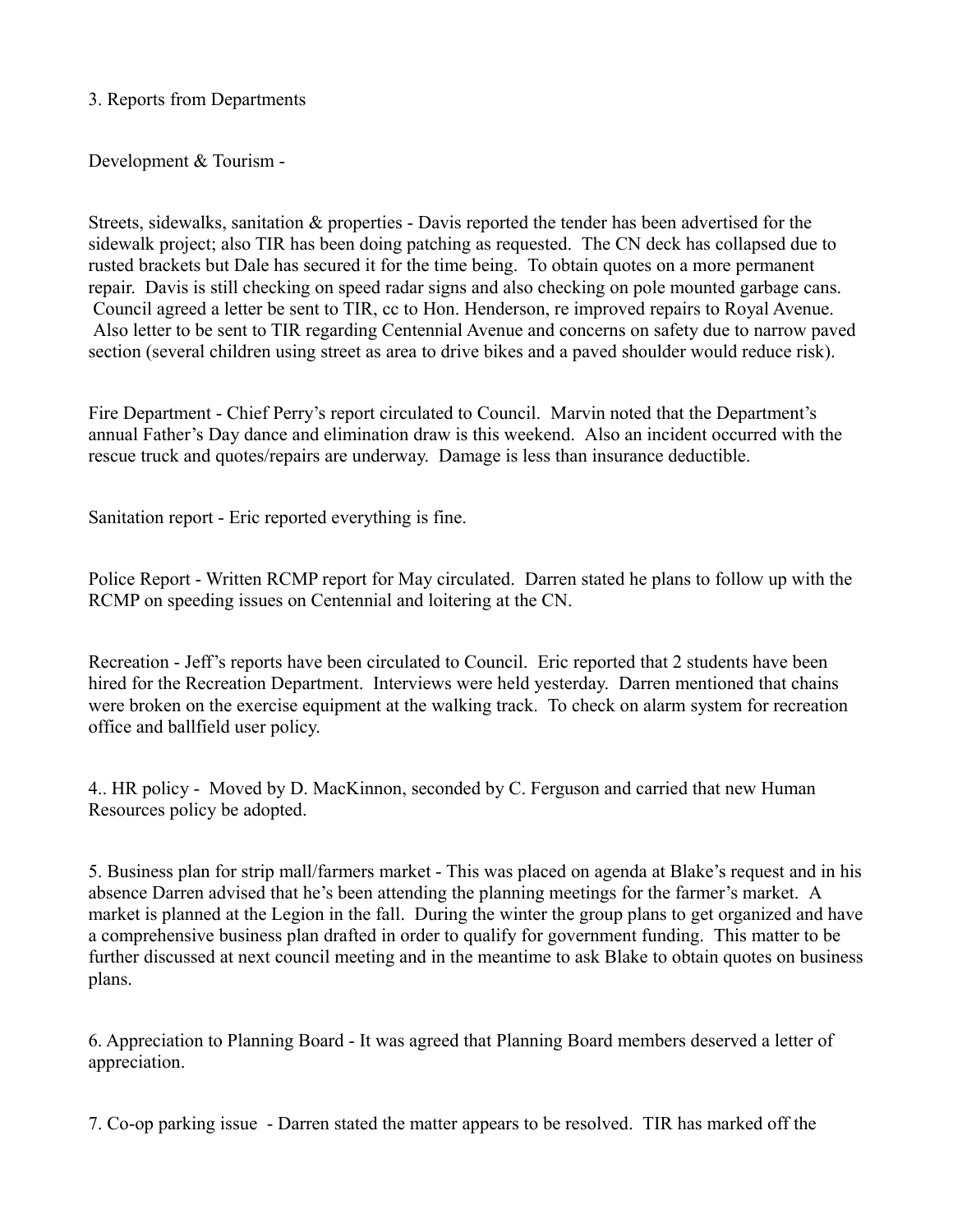parking spaces along Main Street in anticipation of painting and signing "20 minute parking only".

8. 2nd reading of Zoning and Subdivision Bylaw -

The following resolution was passed to give second reading to 2014 Zoning and Subdivision Control Bylaw, Bylaw # BY-15-2014:

Whereas Section 16 of the Planning Act allows municipalities to adopt bylaws to implement an official plan;

And whereas Council has complied with the processes established in section 18 of the Planning Act and with EC 640/97 - Planning Act Minimum Requirements for Municipal Official Plans;

Therefore be it resolved that the Town of O'Leary 2014 Zoning and Subdivision Control Bylaw be read a second time.

Moved by Carol Ferguson, seconded by Darren MacKinnon and carried.

The following resolution was passed to approve second reading of the 2014 Zoning and Subdivison Control Bylaw, Bylaw # BY-15-2014:

Whereas Section 16 of the Planning Act allows municipalities to adopt bylaws to implement an official plan;

And whereas Council has complied with the processes established in section 18 of the Planning Act and with EC 640/97 - Planning Act Minimum Requirements for Municipal Official Plans;

And whereas the Zoning and Subdivision Control Bylaw, Bylaw # BY-15-2014 was read a second time at this Council meeting;

Therefore be it resolved that the second reading of the Town of O'Leary 2014 Zoning and Subdivision Control Bylaw, Bylaw # BY-15-2014 be hereby approved and the 2001 Zoning and Subdivision Control Bylaw be repealed.

Moved by Eric Gavin, seconded by Davis Gallant and carried.

The following resolution was passed to formally adopt and approve the 2014 Zoning and Subdivision Control Bylaw, Bylaw #BY-15-2014:

Whereas Section 16 of the Planning Act allows municipalities to adopt bylaws to implement an Official Plan;

And whereas Council has complied with the processes established in Section 18 of the Planning Act and with EC 640/97 - Planning Act Minimum Requirements for Municipal Official Plans;

Therefore be it resolved that the Town of O'Leary 2014 Zoning and Subdivision Control Bylaw, Bylaw # BY-15-2014 be hereby formally adopted and the 2001 Zoning and Subdivision Control Bylaw be repealed.

Moved by Marvin MacDonald, seconded by Davis Gallant and carried.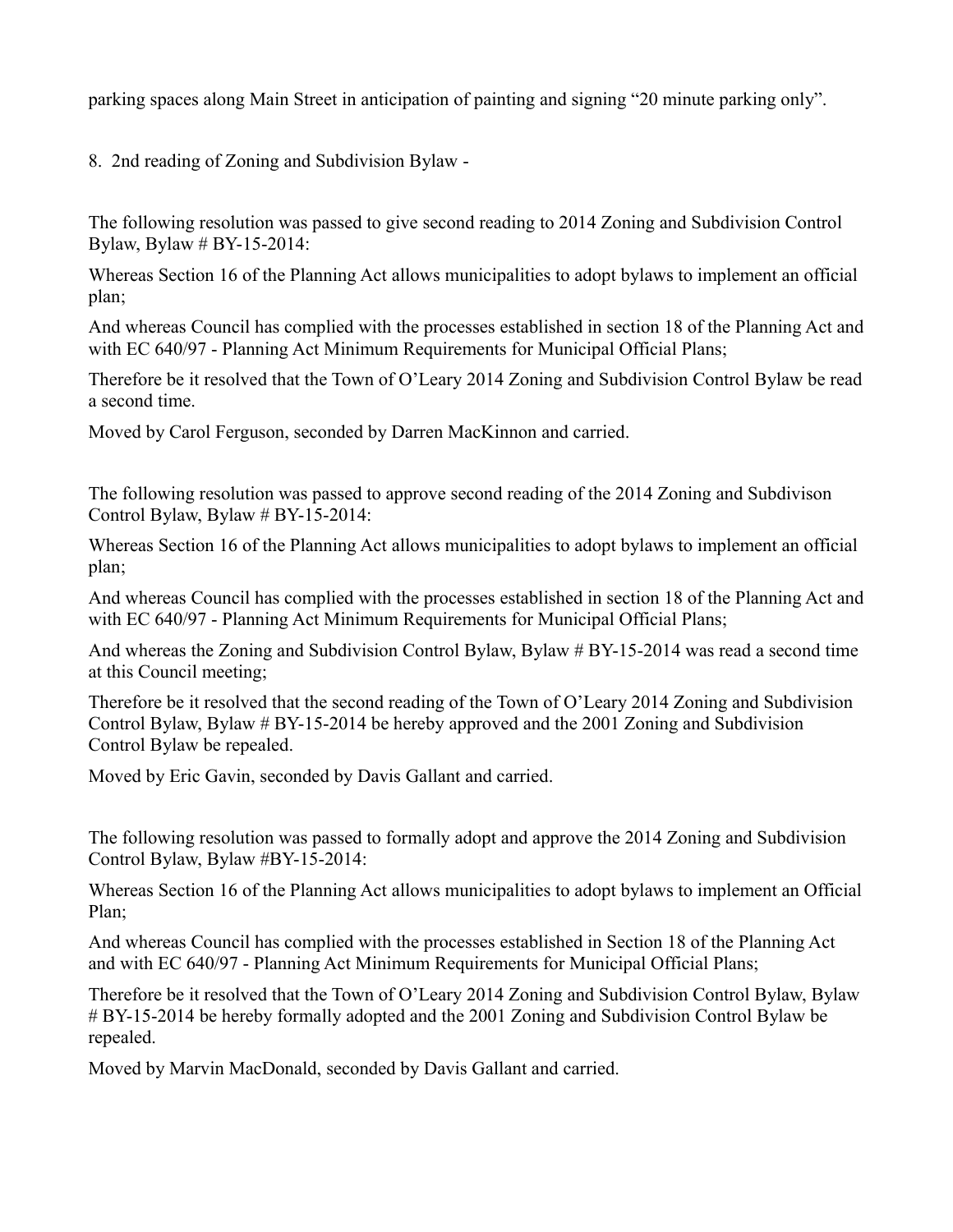9. Invitation to Potato Blossom Festival Official Opening - Councillors received an invitation for this July 14th event. To RSVP that Mayor or Deputy Mayor would be representing the Town.

10. Curling Club donation request - Moved by M. MacDonald, seconded by C. Ferguson and carried that \$1000 be donated to the Maple Leaf Curling Club. To request a copy of financial statement.

11. Golf fundraising event for 3 arenas - Moved by D. MacKinnon, seconded by C. Ferguson and carried that \$250 donation be made towards the 3rd annual Three Arena Fundraising Golf Tournament.

12. Other business and correspondence:

- Sign on Route 2 reads Community and needs to be refreshed. Moved by C. Ferguson, seconded by E. Gavin and carried that sign be made more visible by trimming trees, to get a proof and quote on new sign saying "Town of O'Leary" Last service centre before West Point. Darren appointed to monitor this project.

- Preparations for elections require hiring of Returning Officer and Poll Clerk and someone to prepare voters list. Moved by E. Gavin, seconded by M. MacDonald and carried that Bev be authorized to hire persons with pay rate \$15.00. These persons to be officially appointed by Council at the next meeting.

- Council approved the Gas Tax, Letter of Understanding re Direct Allocation Municipalities; therefore to be signed by Mayor and CAO and submitted.

# 6. COMMITTEE OF THE WHOLE

Moved by M. MacDonald, seconded by E. Gavin and carried that Council adjourn to committee of the whole (closed door session) at 8:45 pm.

Moved by E. Gavin, seconded by M. MacDonald and carried that regular meeting resume at 9:30 pm.

Business from committee of the whole session:

Moved by Eric Gavin, seconded by Darren MacKinnon and carried that funding application be submitted to Infrastructure Secretariat for an annexation study at a maximum cost of \$20,000.

Moved by E. Gavin, seconded by M. MacDonald and carried that no regular council meetings be held this July and August and if necessary special meetings to be called. Regular monthly department reports to be circulated if at all possible.